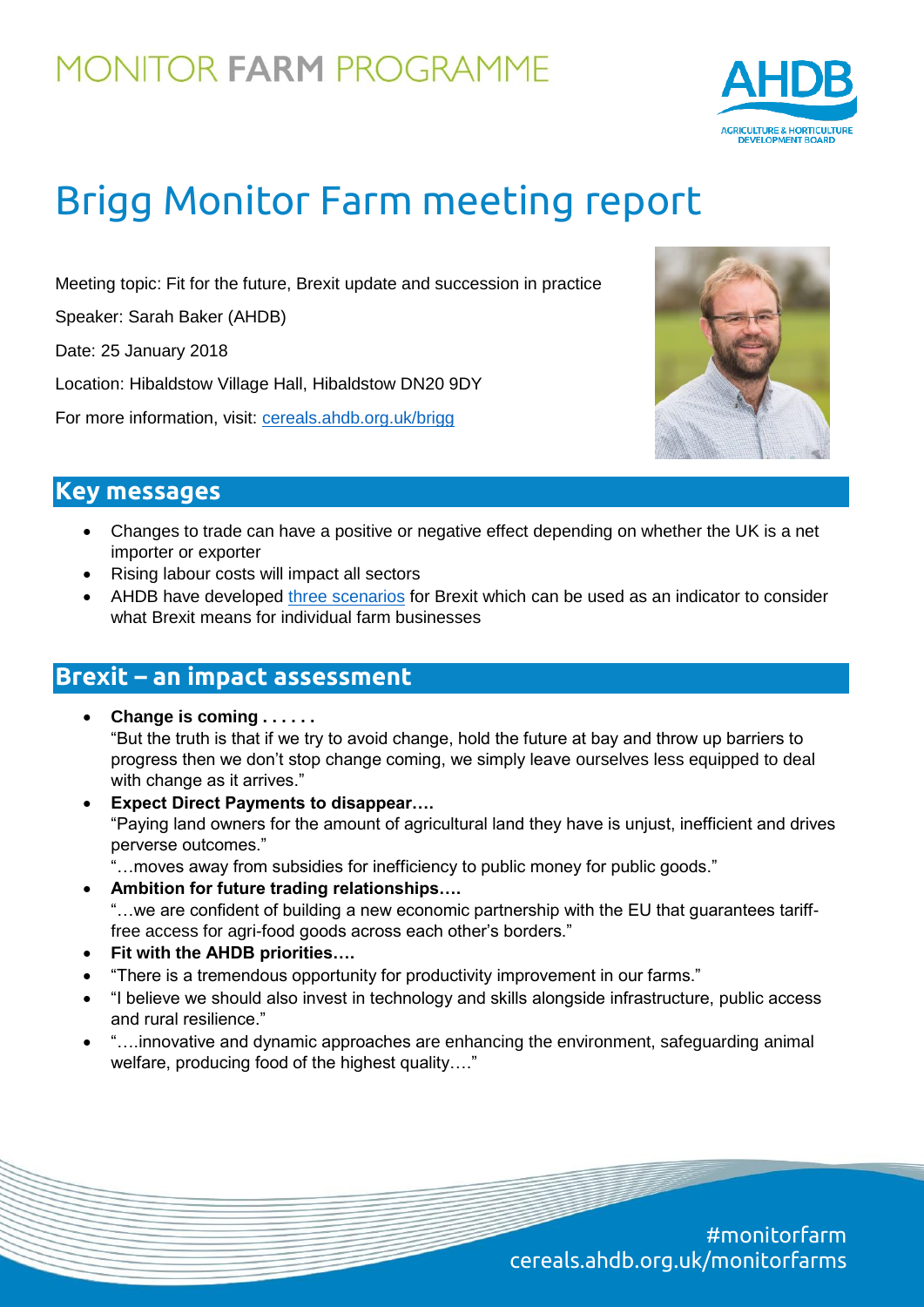

#### **Three scenarios. . . .**

| <b>Evolution</b>                                                                                                       | <b>Unilateral</b><br><b>liberalisation</b>                                                                                                                        | <b>Fortress UK</b>                                                                                                                          |
|------------------------------------------------------------------------------------------------------------------------|-------------------------------------------------------------------------------------------------------------------------------------------------------------------|---------------------------------------------------------------------------------------------------------------------------------------------|
| ree Trade<br>greement made<br>ith EU<br>griculture<br>upport, labour<br><b>osts and</b><br>gulation<br><b>nchanged</b> | • No trade deal with<br>EU, but UK<br>unilaterally lowers<br>all tariffs to zero<br>• 50% reduction in<br>agricultural support<br>•Permanent labour<br>costs rise | . No deal with EU<br>• WTO tariffs apply<br>• 75% reduction in<br>agriculture support<br>• Labour (permanent<br>and seasonal) costs<br>rise |
|                                                                                                                        |                                                                                                                                                                   |                                                                                                                                             |

- Exchange rates, whilst incorporated into the EU price forecasts are otherwise assumed to be constant
- Farm data is taken from the Farm Business Survey (FBS)
- Changes to Farm Business Income (FBI) indicates where the financial pressures resulting from the scenarios are likely to arise
- These results can be used as an indicator to consider what this means for individual farm businesses

#### **Key points**

 $\overline{C}$  $r \epsilon$  $\overline{u}$ 

- Under AHDB's specific scenarios, changes in agricultural support have the most significant impact on farm business incomes, in those sectors which have high levels of support
- Changes to trade can have a positive or negative effect depending on whether the UK is a net importer or exporter.
- Rising labour costs will impact on all sectors, although are much more significant in horticulture, due to the high proportion of labour to total costs.
- The top 25% of farms (in terms of their output/input ratios) are shown to be in a far stronger position to cope with the changes associated with the scenario.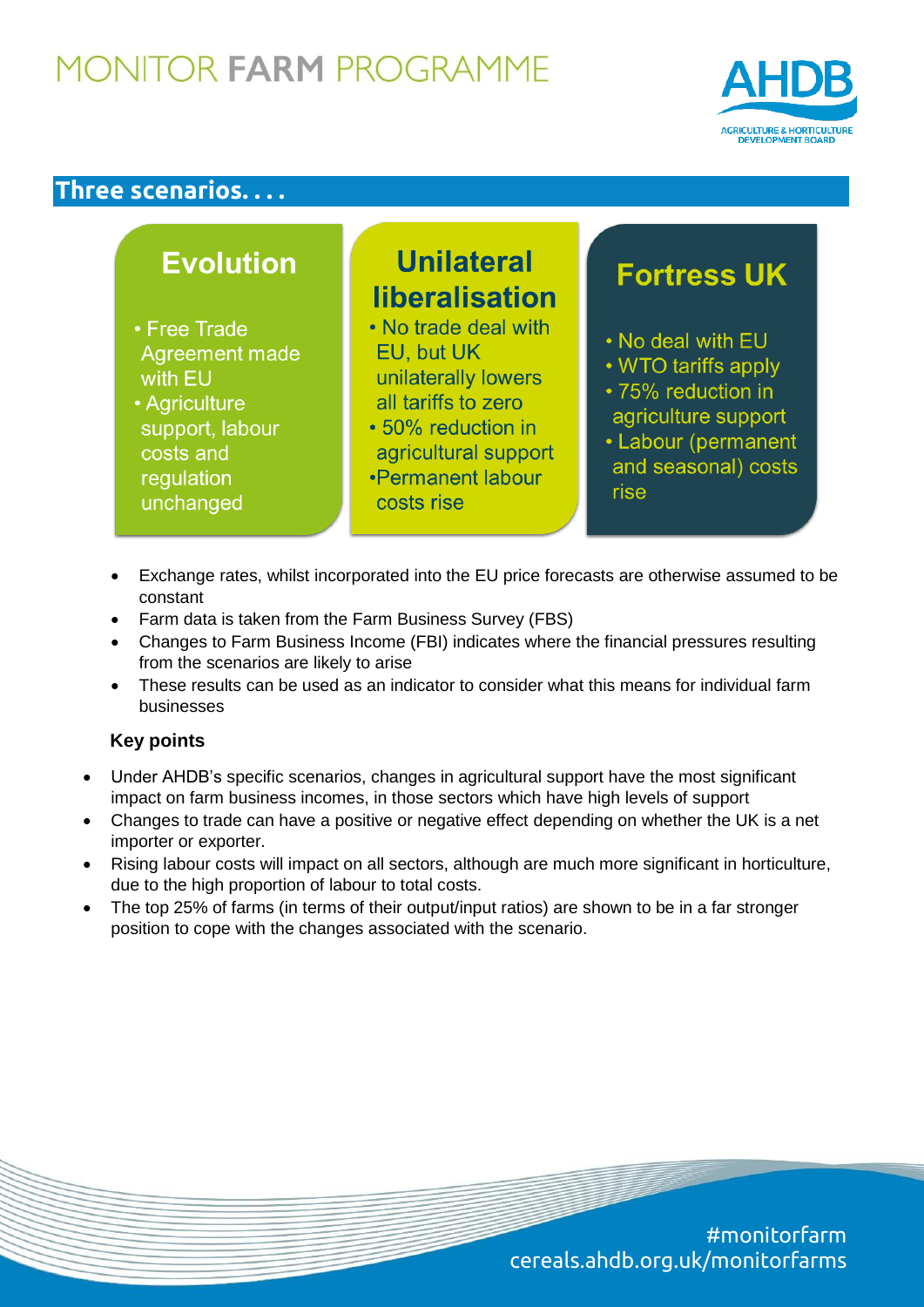